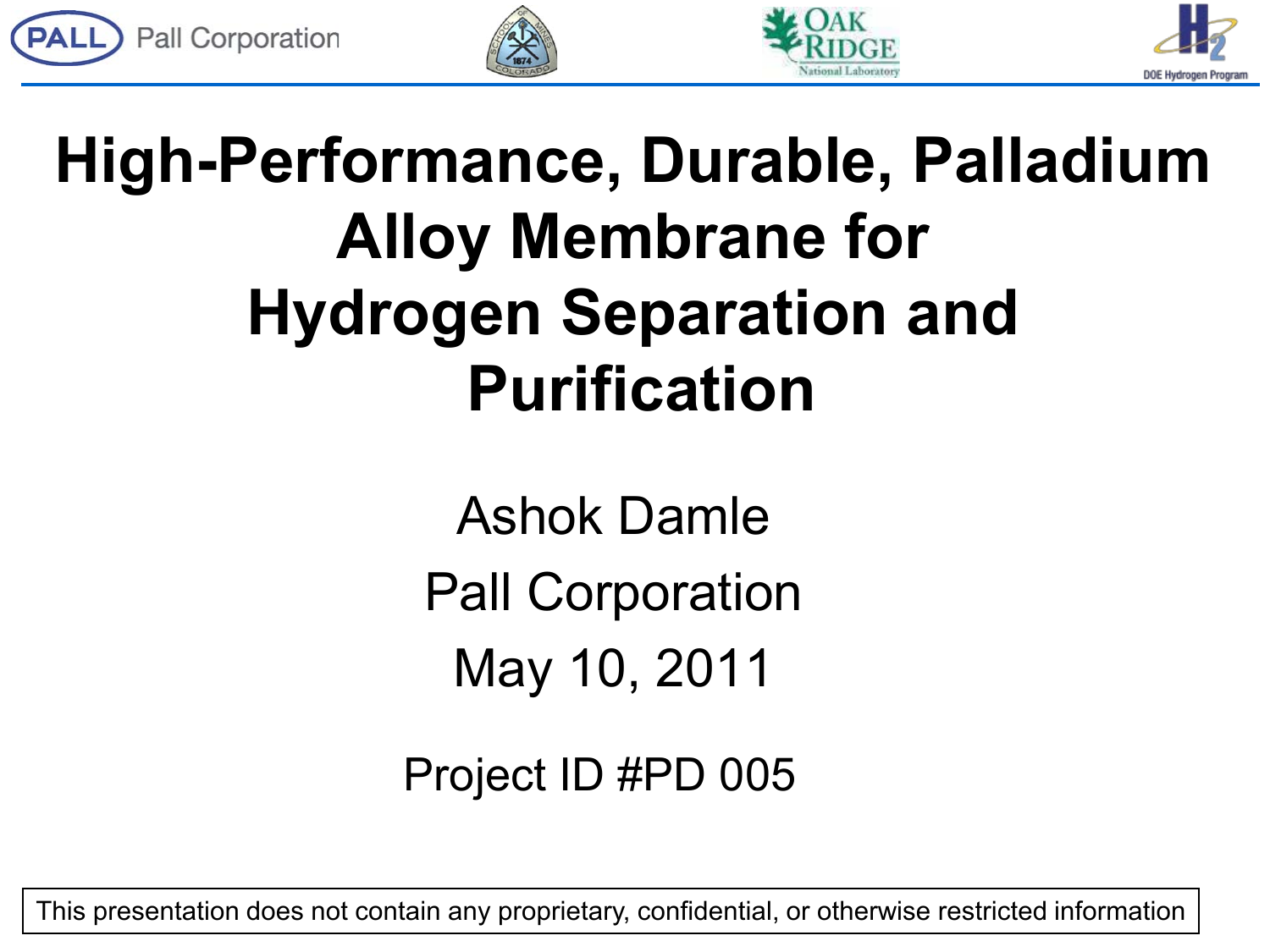







# **Overview**

# **Timeline Barriers**

- July, 2005 start date
- Sept., 2011 end date
- 80% complete

- \$4 Million Project Total
	- \$2.235M DOE share
	- \$1.610M Contractor share
- FY10 Funding \$500K
- FY11 Funding \$220K

- Operational durability
- Compatibility to impurities
- Manufacturing cost

# **Budget Partners**

- Colorado School of Mines
- ORNL High Temperature Materials Lab
- End user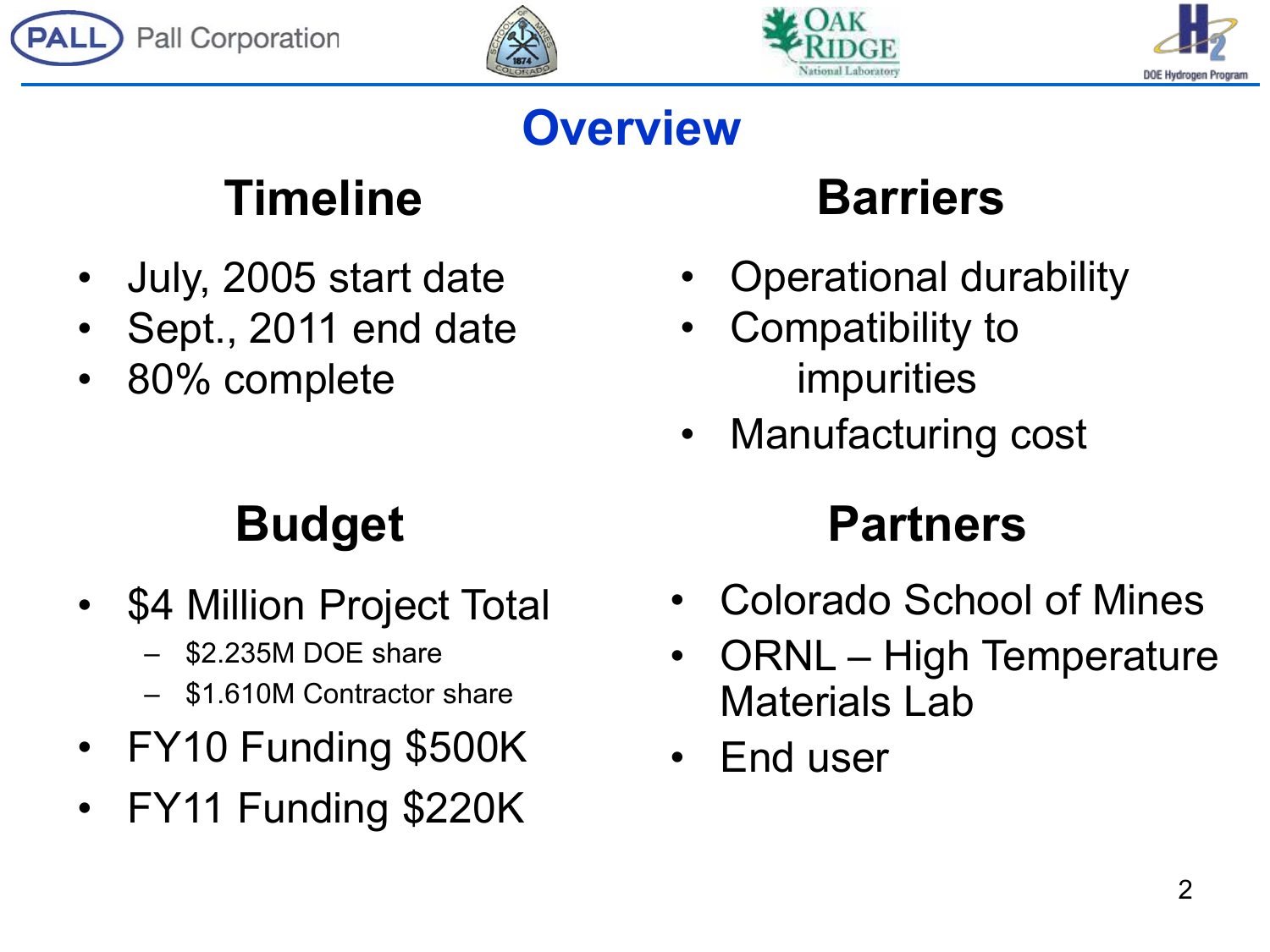







## **Relevance- Objectives**

The project objective is development, demonstration and economic analysis of a **Pd-alloy membrane** that enables the production of **99.99% pure H**<sub>2</sub> from reformed ethanol at a cost **< \$3/gge**.

The objectives from April 10 - March 11 were to:

- **Optimize** membrane alloy composition and thickness to maximize membrane performance in syngas/WGS reaction environment
- Conduct **long-term durability testing** of Pd-alloy membranes in **syngas/WGS** reaction environments **meeting Phase III goals**
- **Scale-up** the substrate and membrane synthesis to 12" elements
- **Design and fabricate multi-tube modules** minimizing concentration polarization effects at high hydrogen recoveries
- Work with end user to **compare cost/performance** of a membrane-based system to PSA and solvent-based systems for large scale hydrogen production with  $CO<sub>2</sub>$  capture.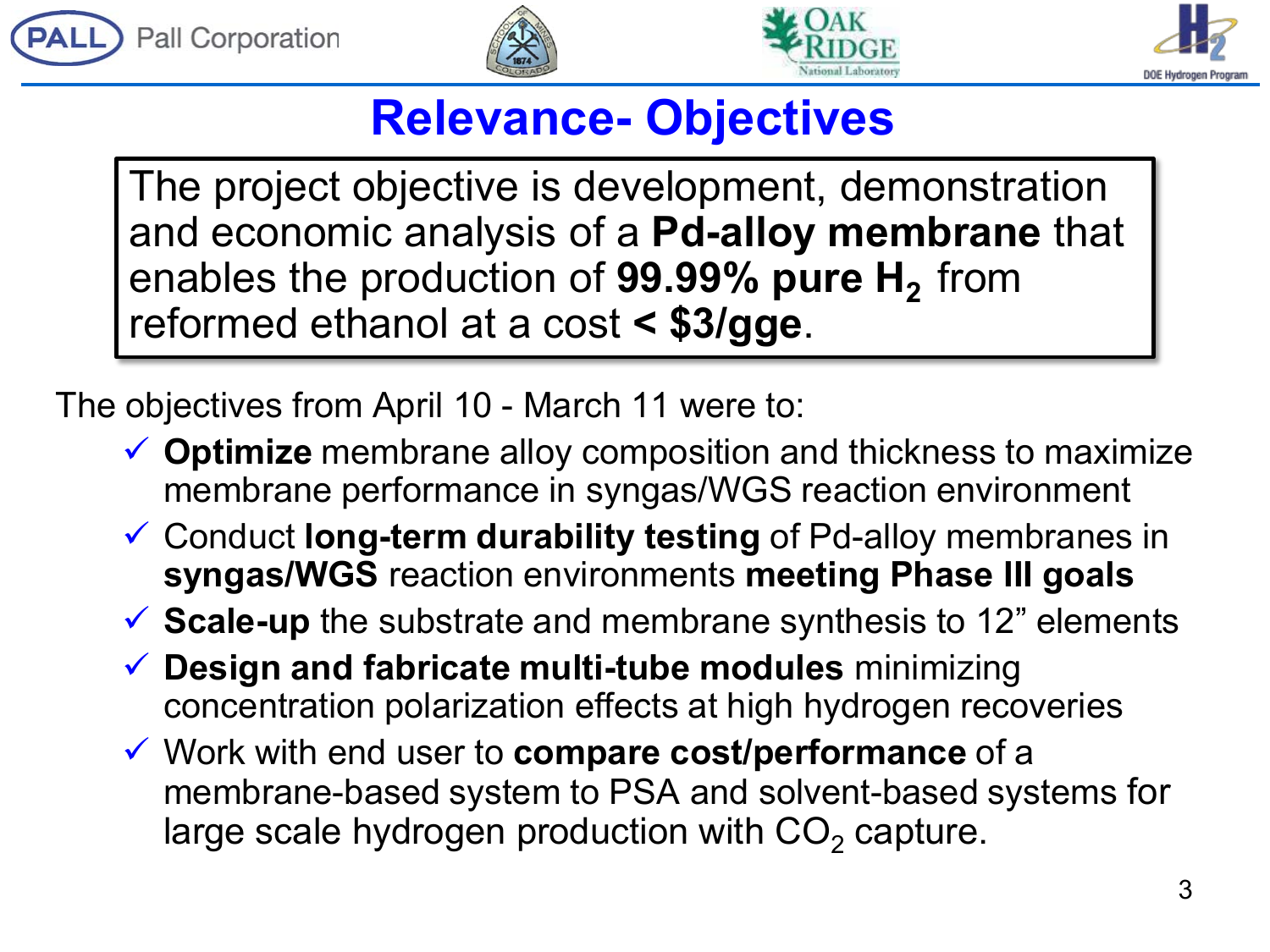







# **Relevance - Addressing Barriers**

#### • **Operational Durability**

- Addressed through alloy and composite membrane structure
- Demonstrated long-term (500 hr) **stable performance in aggressive syngas** environment with up to 20% CO in feed
- Demonstrated stability against rapid **thermal cycling**
- **Compatibility to Impurities**
	- Evaluated effect of **CO and H2O** on membrane performance
	- Determined acceptable **H<sub>2</sub>O:CO ratio** for stable performance
	- Conducted limited tests with low concentration **H2S** exposure
		- Observed reversible  $H_2$  flux decline with  $H_2S$  exposure
- **Manufacturing Cost**
	- Target cost is estimated based on sales price to end user for membrane in a module
	- Manufacturing scale-up increases yield and reduces cost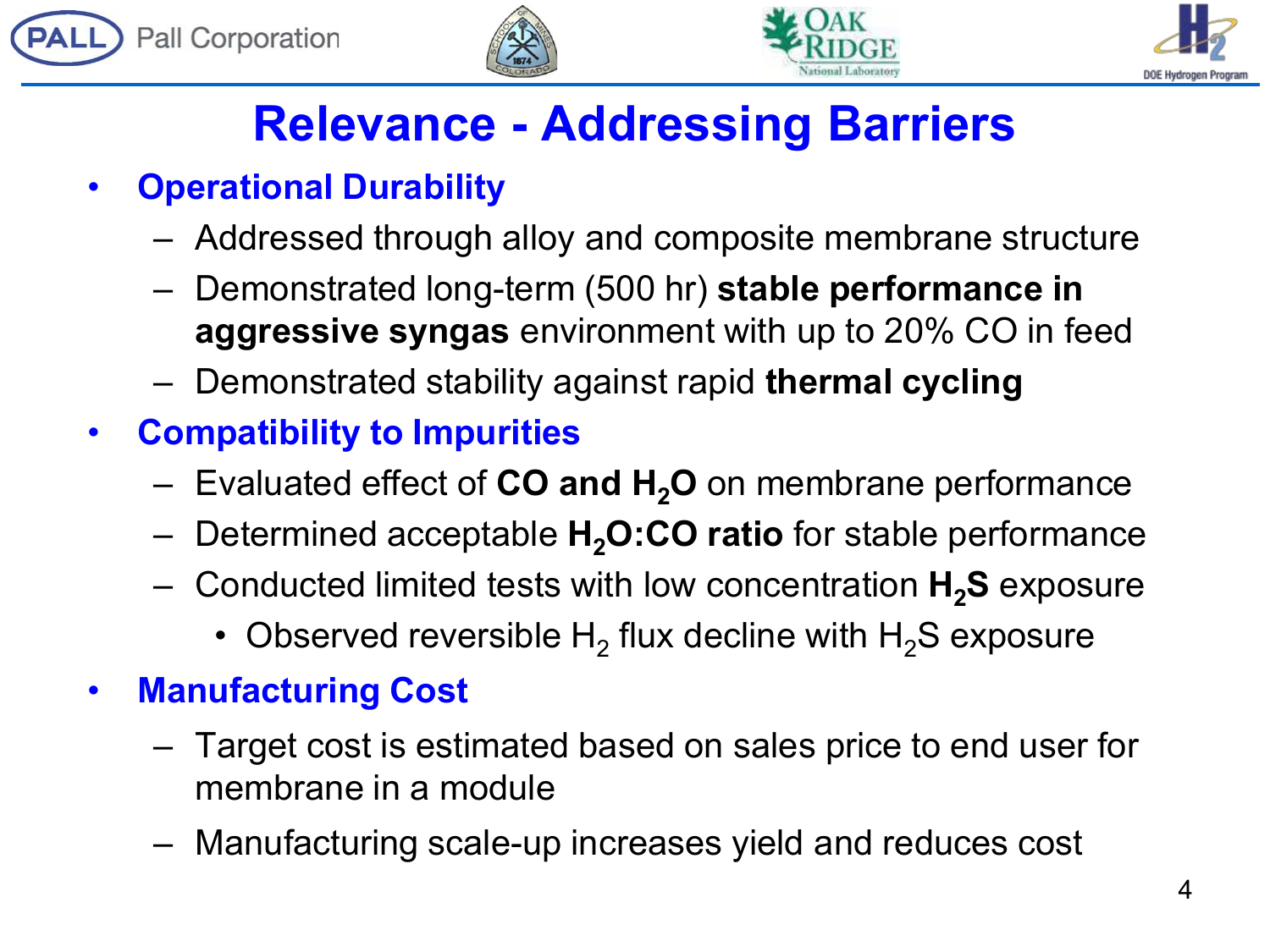







#### **DOE HFI Membrane Performance Targets\***

| <b>Performance Criteria</b>                                                                     | 2006 Status | 2010 Target | 2015 Target |  |
|-------------------------------------------------------------------------------------------------|-------------|-------------|-------------|--|
| Flux SCFH/ft <sup>2</sup> @20 psi $\Delta P H_2$<br>partial pressure, 400°C<br>(Pure $H_2$ gas) | >200        | 250         | 300         |  |
| Membrane Cost, \$/ft <sup>2</sup><br>(including all module costs)                               | 1500        | 1000        | < 500       |  |
| $\Delta P$ Operating Capability,<br>system pressure, psi                                        | 200         | 400         | $400 - 600$ |  |
| <b>Hydrogen Recovery</b><br>$(\%$ of total gas)                                                 | 60          | > 80        | >90         |  |
| <b>Hydrogen Permeate Quality</b>                                                                | 99.98%      | 99.99%      | $>99.99\%$  |  |
| <b>Stability/Durability</b>                                                                     | <1 year     | 2 years     | >5 years    |  |

**\* 2007 Technical Plan. Technical Targets: Dense Metallic Membranes for Hydrogen Separation and Purification www1.eere.energy.gov/hydrogenandfuelcells/mypp** 5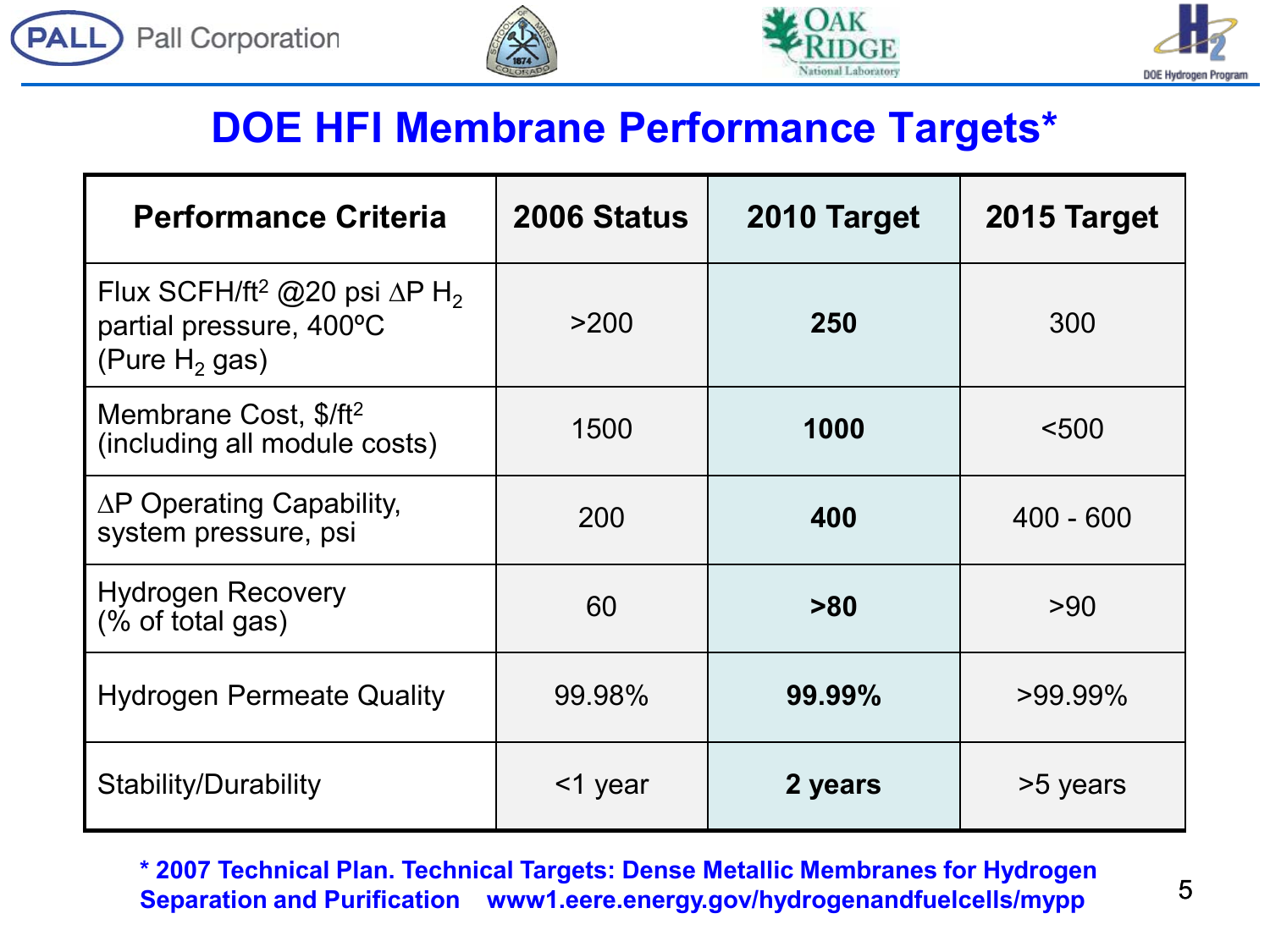







# **Approach - Overall Technical Approach**

- **Develop a commercially viable Pd alloy membrane to enable the design of economical processes for hydrogen production**
	- Pd alloy composite membrane is shown to have both high flux rate and high separation factor for separating  $H_2$  from ethanol/NG reformate gas
	- Commercial scale-up of high quality porous metal substrate along with alloy development, deposition methods and module design pursued
- **Increase the overall energy efficiency of a H<sub>2</sub> reforming system through use of membrane technology for process intensification**
	- Membranes with high operating temperatures can be heat integrated to reduce thermal loss within the system
	- Membranes with high separation factor can reduce system complexity, size and operating cost
	- Membrane reactors can reduce the cost of pressure vessels, reduce catalyst volumes and overall capital and operating cost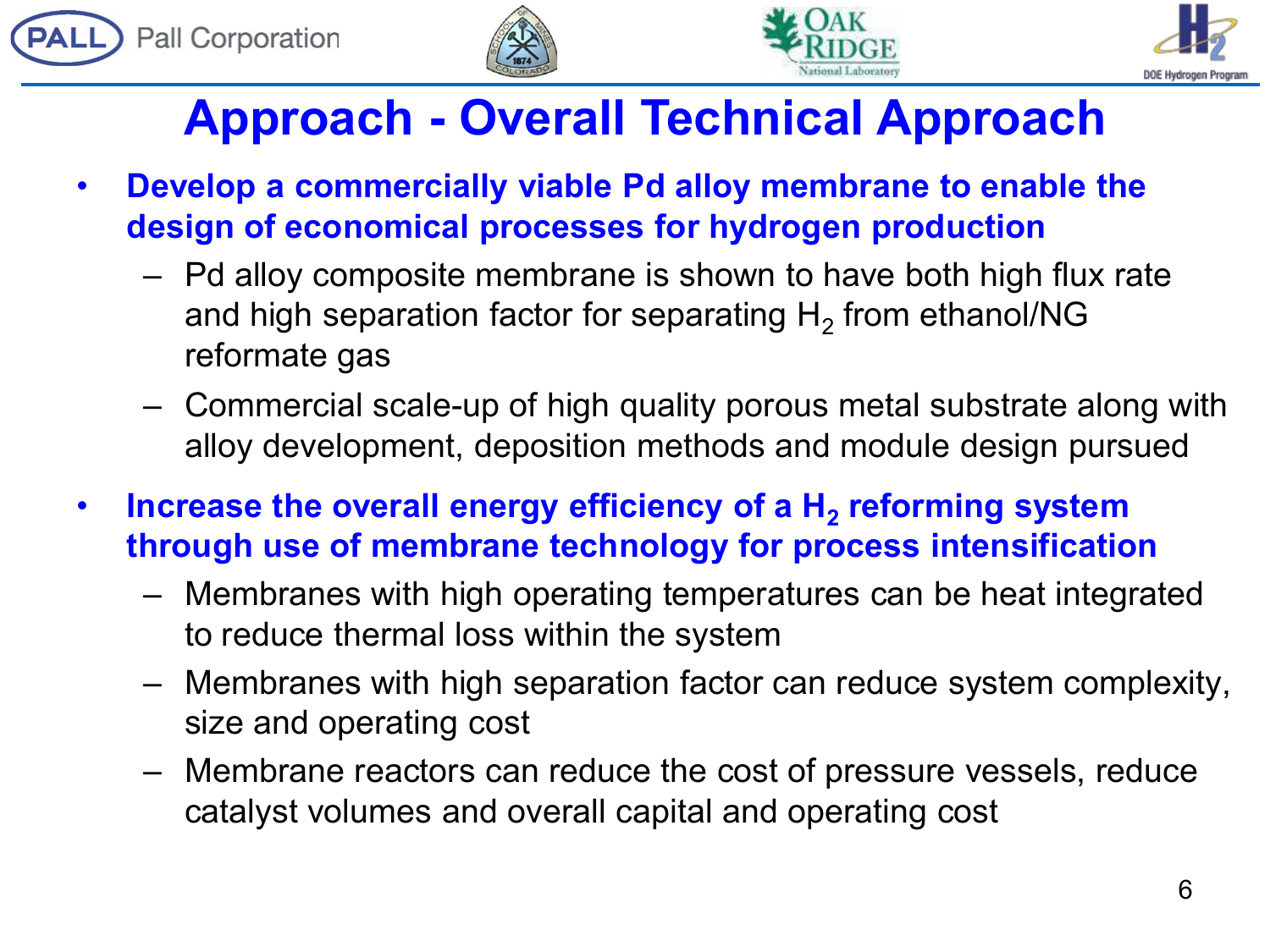







# **Approach – Progress FY 10/11**

#### • **Membrane Development**

- Modified DBS process to increase DBS surface roughness and eliminated potential film stresses and membrane film delaminations
- Synthesis of membrane with varying thickness in 3 to 9 micron range and Pd-Au alloy composition in 0-30% Au range

#### • **Parametric Membrane Testing in Syngas Environment**

- Typical syngas compositions were found not to be severe enough to cause decline in flux or purity over a couple of hundred hours
- Developed a gas composition that was determined to be sufficiently aggressive to cause a decline in flux and purity in hundred hour time
- Demonstrated membrane performance in aggressive Syngas/WGS reaction environments with up to 20% CO in the feed gas.
- Testing is continuing to determine the optimal alloy composition and thickness for maximizing membrane performance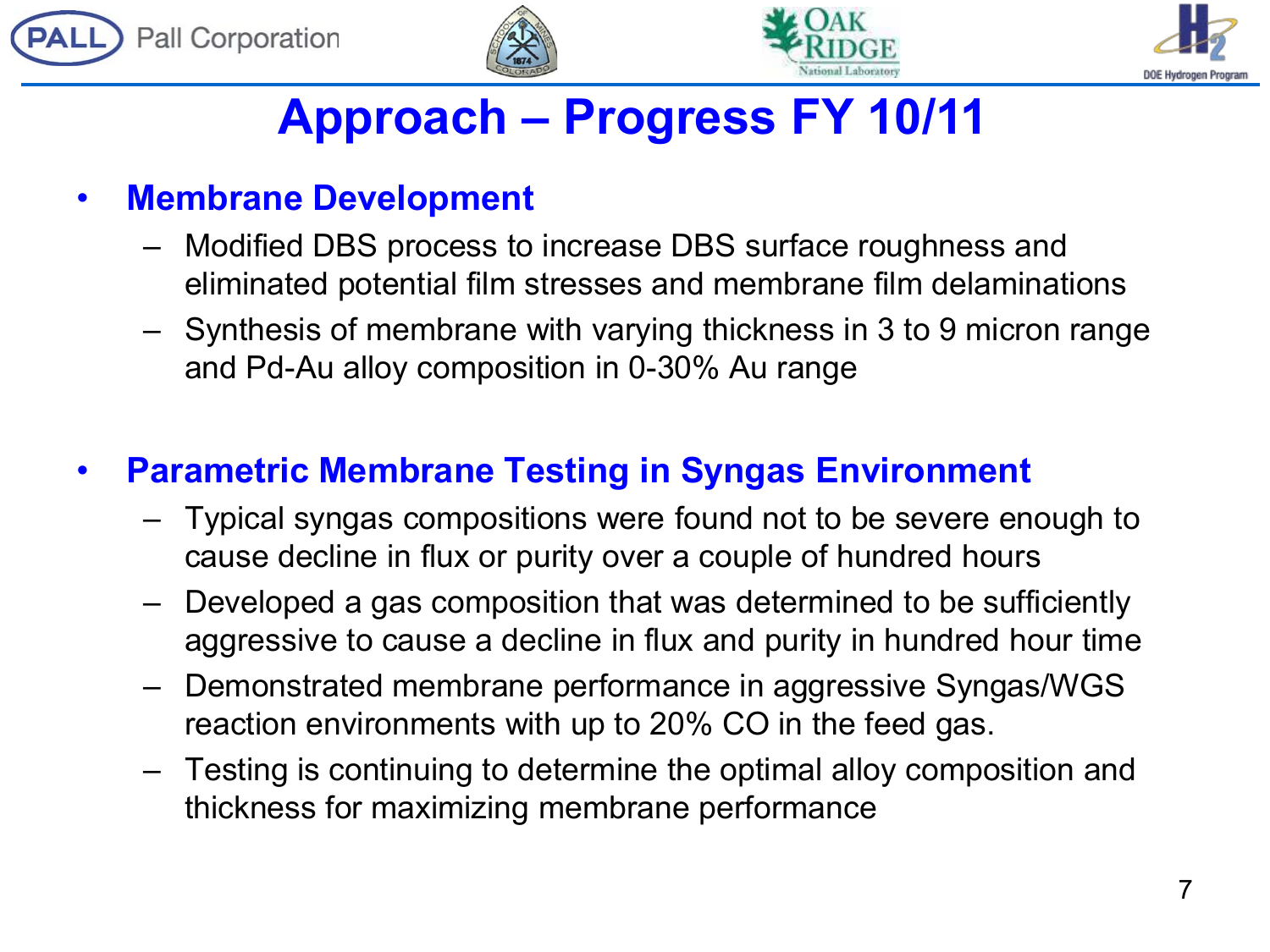







# **Approach – Progress FY 10/11 (cont.)**

#### • **Module Development**

- Scale-up substrate and membrane synthesis to 12" elements
- Develop membrane module design concepts to overcome concentration polarization effects. Fabricated and tested module and confirmed hydrogen flux and recovery as predicted by model

#### • **Economic Evaluation**

- Update costs based on membrane scale-up and module design
- Estimate influence of operating parameters on the cost of hydrogen production guiding overall approach to minimize  $H_2$  cost
- Compare competing technologies (PSA and solvent scrubbing) to produce hydrogen by reforming of natural gas on a large scale with  $CO<sub>2</sub>$ capture and sequestration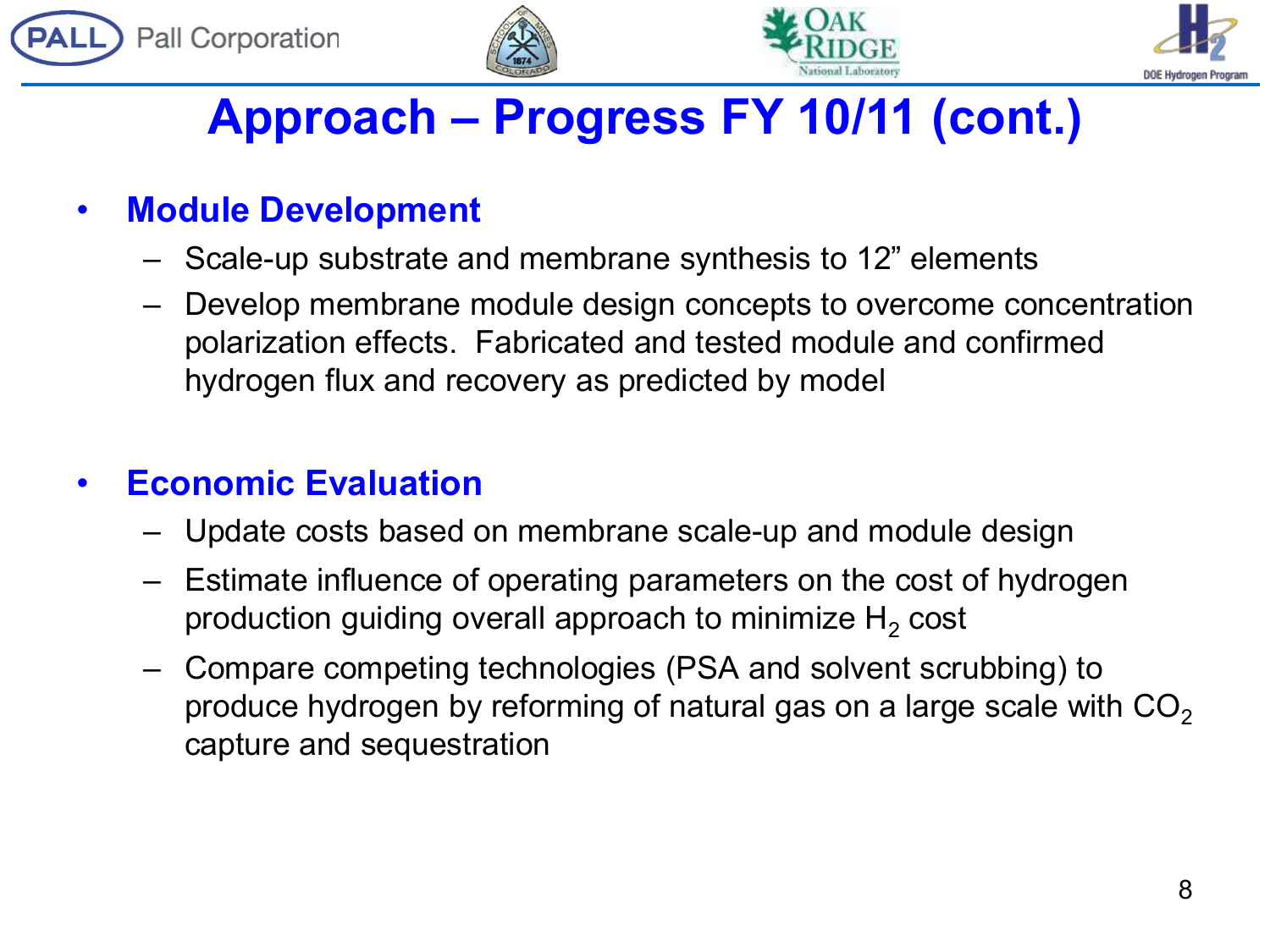







#### **Technical Accomplishments & Progress Summary of Previous Accomplishments**

- **Develop substrate process:** Porous metal media substrate tubes made from 310SC alloy stainless steel and rated for use at 550 $^{\circ}$ C and 20 bar that can be made in longer lengths and ZrO<sub>2</sub> diffusion barrier fabrication process was scaled up to 12-inch lengths
- **Improve membrane deposition process:** Modified deposition methods to repeatedly produce thin Pd alloy membranes (≤2 microns) with high separation factors (greater than 20,000). Incorporated air oxidation and layering sequence to improve membrane performance
- **Fabricate test samples:** Produced various Pd-Au alloy tubular membranes 5-30% Au and thickness 1.0-3.5 microns and established inventory for parametric testing
- **Membrane performance** Analyzed the effect of alloy composition, process conditions and operational procedures on membrane performance
- **Design membrane for high ΔP:** Carried out tensile strength and strain at failure for Pd-alloy foils over the composition range of 0-38 mass % Au to determine high pressure operating capability for the functional membrane layer
- **Performed extensive testing in mixed gas streams:** Extensive testing has been carried out in mixed gas test streams to determine effect of major gas components
- **Estimated cost:** Module design, fabrication techniques and materials for a stand alone membrane separator device show that less than \$1,000 per  $ft^2$  of area cost to end user is achievable
- **Conducted techno-economic analysis:** Conducted preliminary H<sub>2</sub> production cost analysis using DTI's H2A based model and Pall provided costs. Results showed the cost of the separation device (PSA or membrane) is a small percent (<10%) of capital cost and is not the dominating factor. Greater membrane recovery however significantly reduces the cost of  $H_2$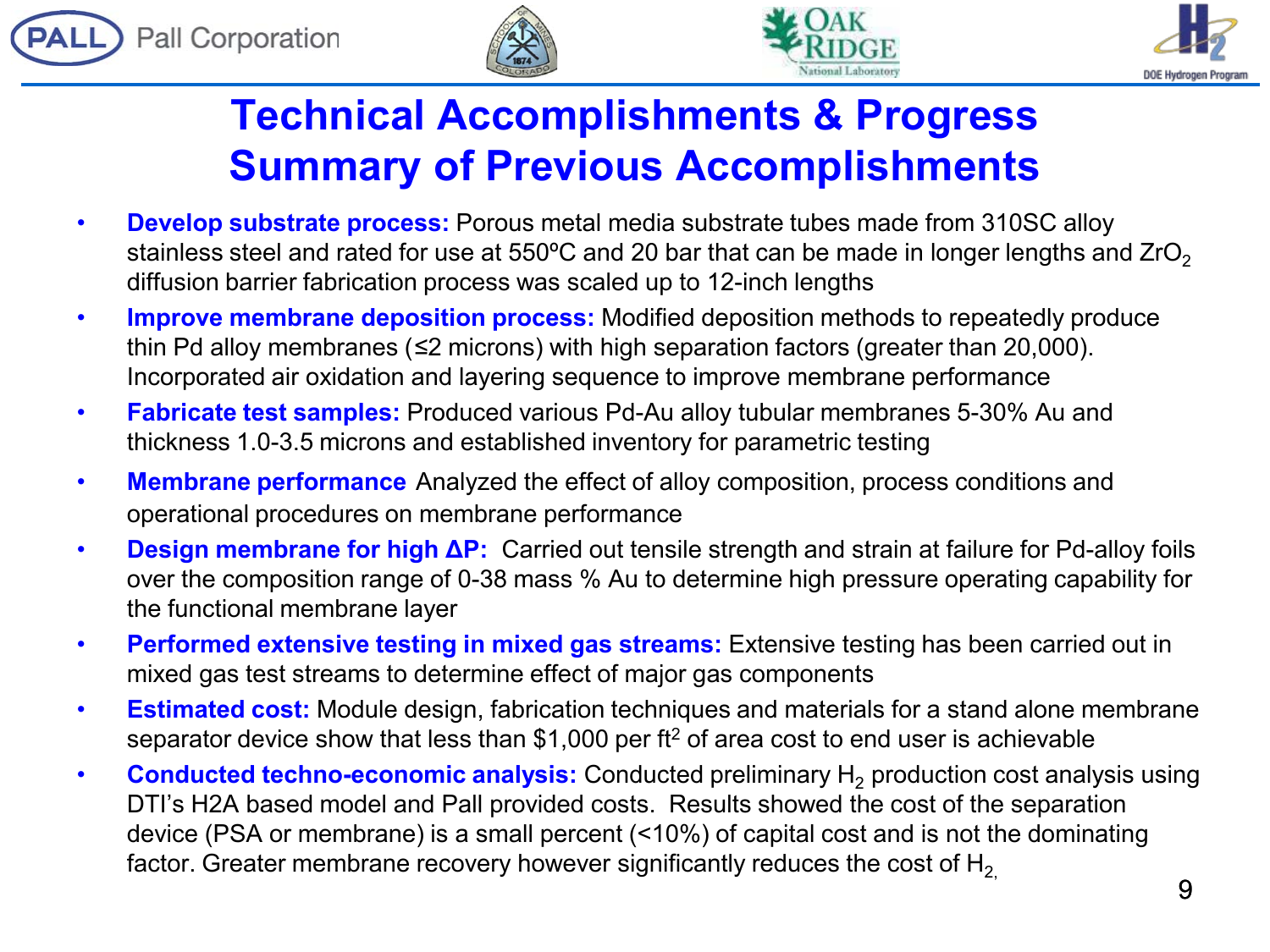







#### **Technical Accomplishments & Progress Summary of Accomplishments for April 10 - March 11**

- Continued optimization and characterization of the membrane formation process. A change in the substrate/DBS process was found to result in delamination of the membranes. The substrate/DBS process was modified to increase surface roughness thereby eliminating delaminations
- Pd-Au alloy membranes with varying thicknesses and alloy compositions are currently being evaluated for determining optimal membrane configuration for maximizing performance
- Conducted extensive testing of Pd-alloy membranes in pure gas streams and in methanol/NG reformate environments for parametric evaluation of their performance. The standard WGS composition was determined to be insufficient to cause a decline in flux or  $H_2$  purity of most of the membranes for determination of the optimum alloy composition or thickness.
- An accelerated life test based on an aggressive variant of the WGS composition was therefore tested and determined to be sufficient to cause a decline in the H<sub>2</sub> purity and H<sub>2</sub> recovery in the 100 hour range.

#### **Significant progress towards establishing viability 10 10**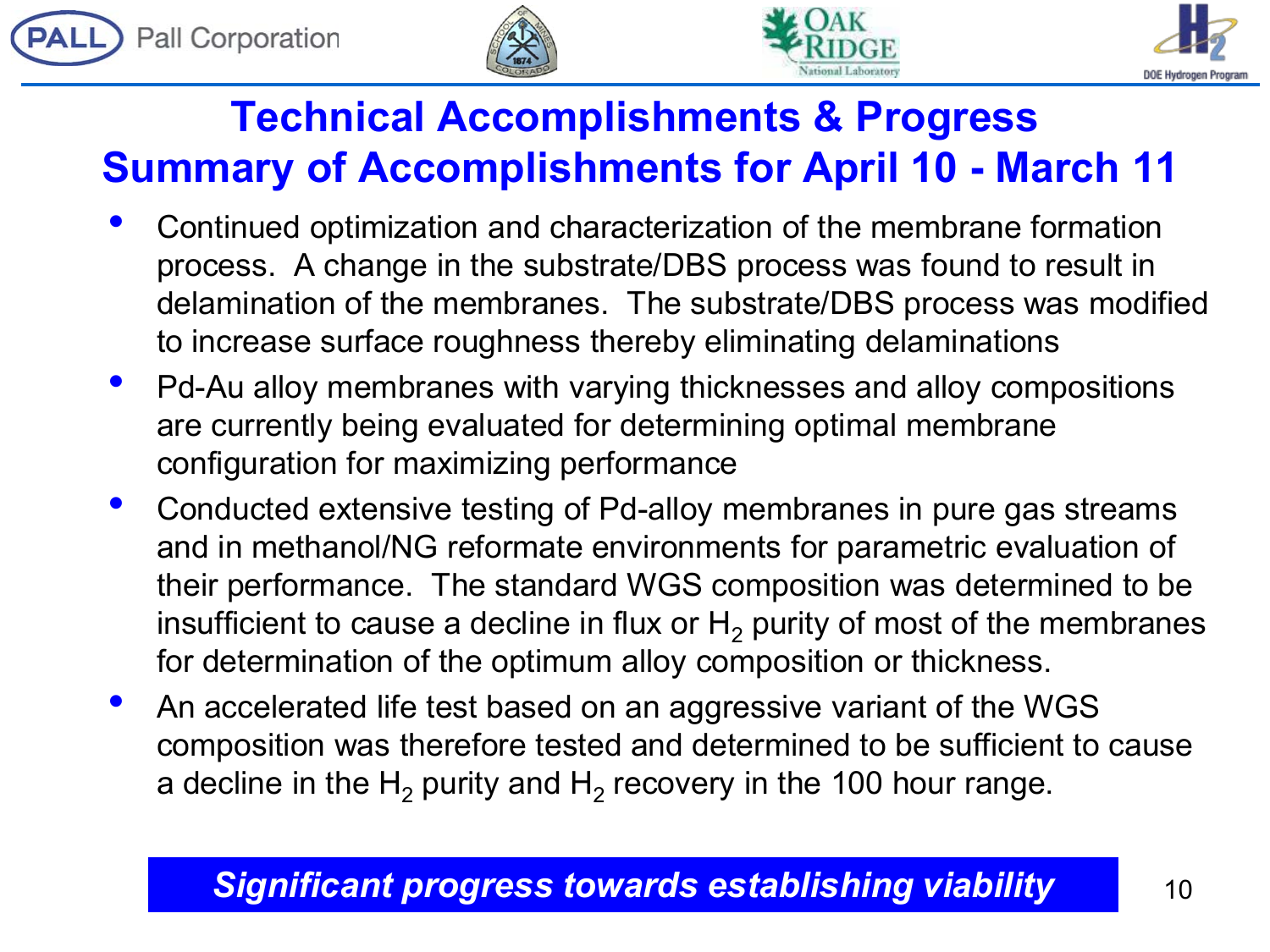







#### **Technical Accomplishments & Progress Summary of Accomplishments for April 10 - March 11**

- Tests are proceeding on the determination of the best alloy composition and membrane thickness combination.
- Evaluated multi-tube membrane module design concepts to overcome concentration polarization effects. Fabricated and tested module and confirmed hydrogen flux and recovery as predicted by model
- Initiated techno-economic study in collaboration with an end user to compare Pd-membrane based process to competing PSA and solvent scrubbing-based processes for large scale hydrogen production  $(\sim]36,000$  kg/hr) from natural gas with  $CO<sub>2</sub>$  capture
- Provided estimates of membrane area and costs to the end user. A twostage cascade of WGS reactor/membrane separator was found to be able to provide 90%  $H_2$  recovery with 90%  $H_2$  purity.
- ORNL HTML is conducting an analytical study of the alloy phases developed and tested in this program

#### *Significant progress towards establishing viability* 11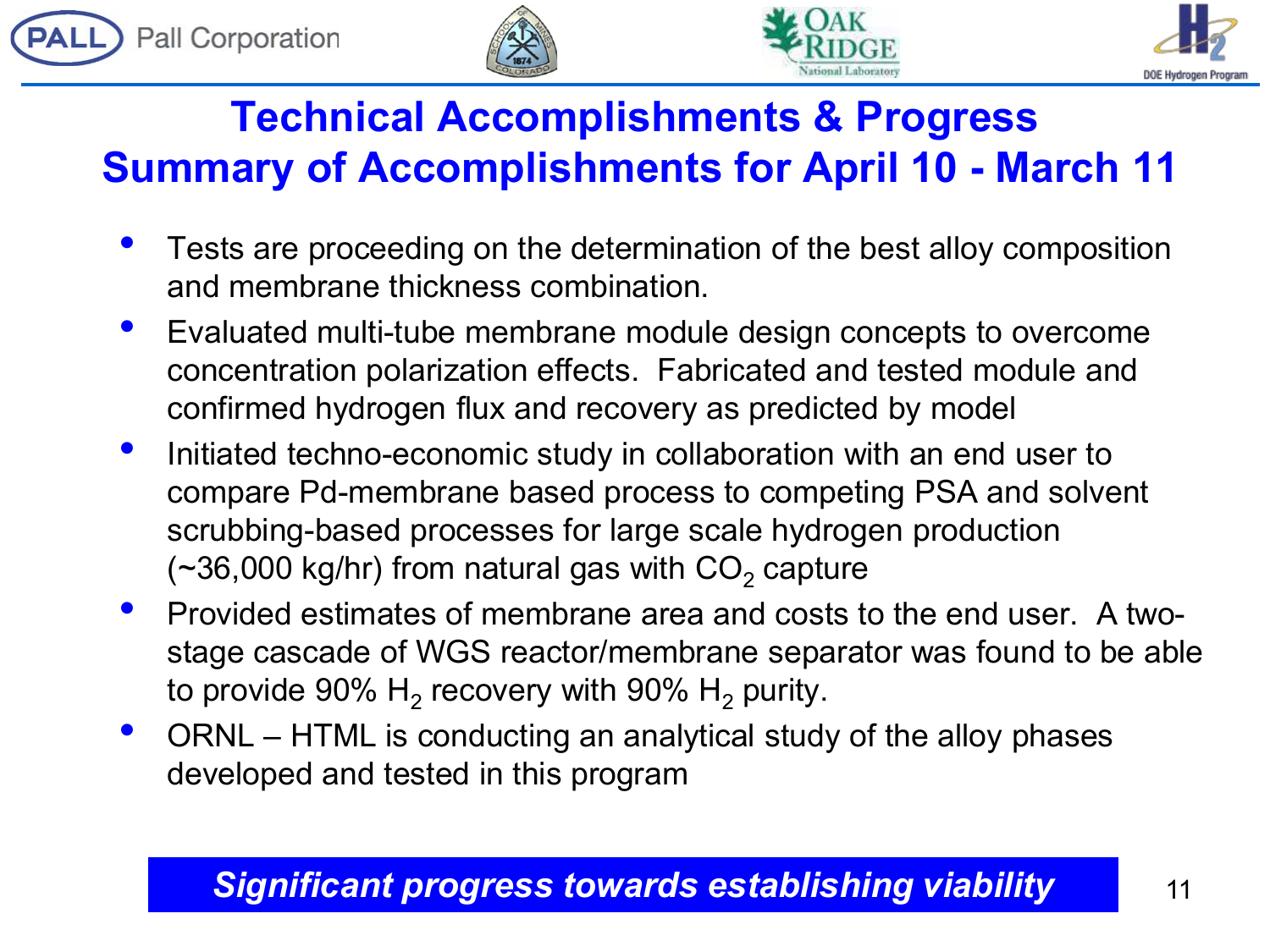









#### **Technical Accomplishments Membrane Fabrication and Testing**

Selection of tubes of varying Pd-Au alloys ready for testing on the automated water gas shift test stand

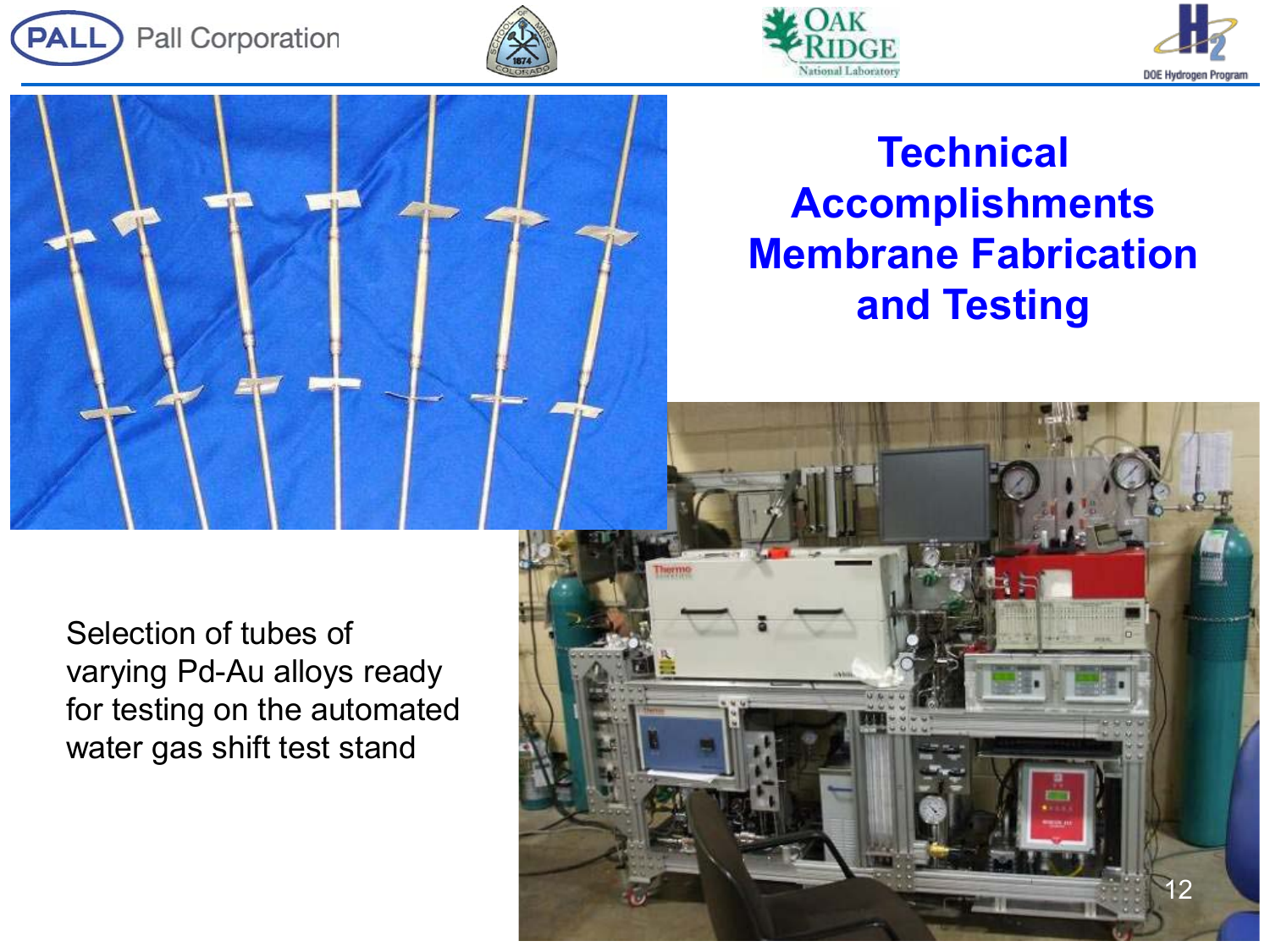







# **Pd-alloy Membrane test in High CO Feed Gas**



- Pd<sub>83</sub>Au<sub>17</sub> membrane 8.4 µm thickness
- **Feed gas: Methanol reformate 65.7% H<sub>2</sub>, 9.4% CO, 15.5% CO<sub>2</sub>, 9.4% H<sub>2</sub>O**
- **Feed flow rate = 2000 mL/min**
- **T = 400°C, Pfeed - 5.0 bar (72 psia), Ppermeate - 0.8 bar (12 psia)**
- **Three startup/shutdown tests of 70 hr duration each – Third test shown above**

**(Tests conducted by TDA research)** 13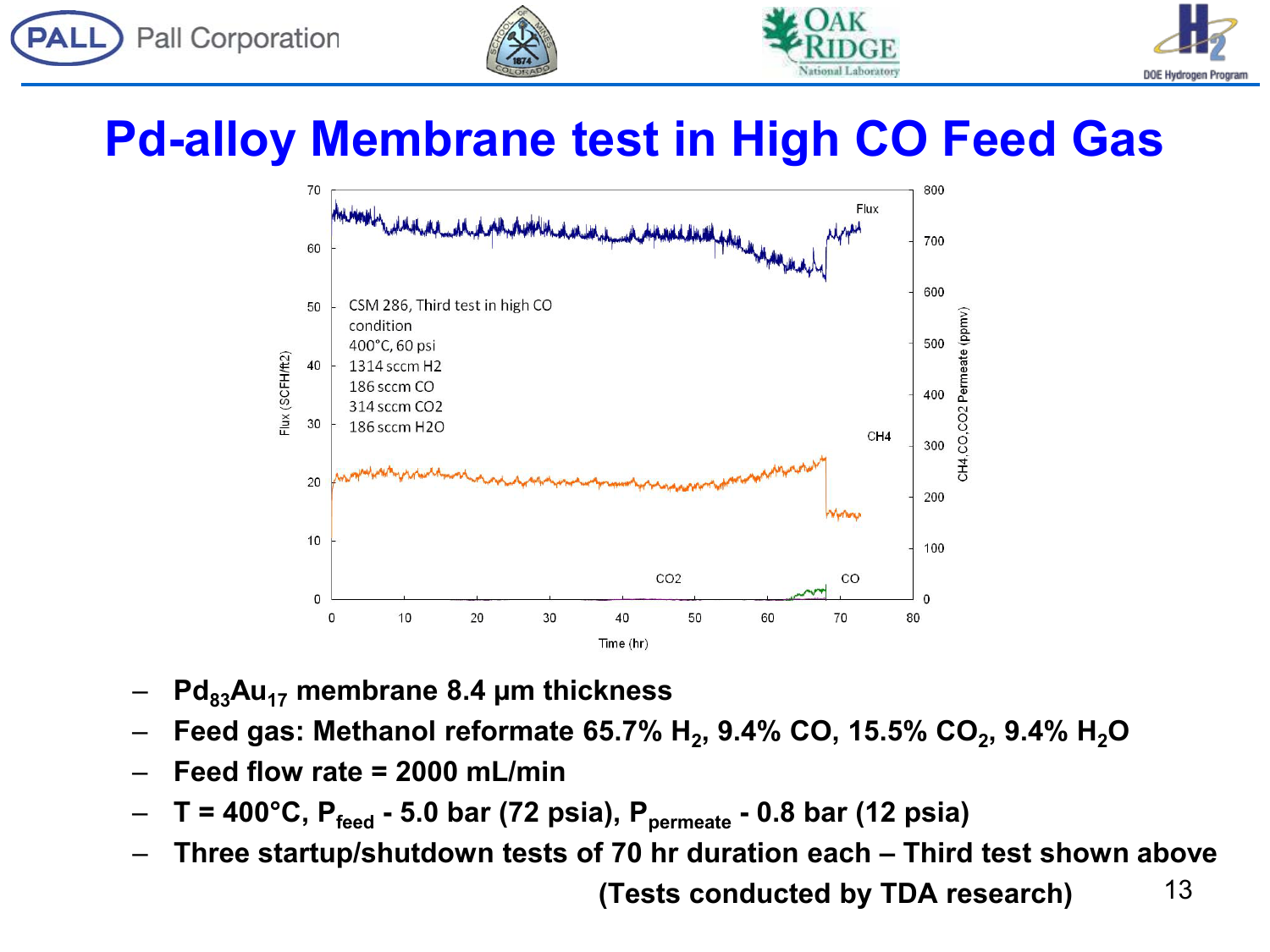







# **Effect of Concentration Polarization and** CO



- **Pd95Au5 membrane 8 µm thickness**
- **Feed gas: H2/Ar, H2/Ar/Steam and WGS (50% H2, 25%CO2, 20% H2O, 5%CO)**
- **Feed flow rate = 2000 mL/min**
- **T = 400°C, Pfeed - 9.0 bar (132 psia), Ppermeate - 0.8 bar (12 psia)**
- $H_2$  flux reduction due to CP effect  $\sim$  20%, due to CO  $\sim$  additional 20%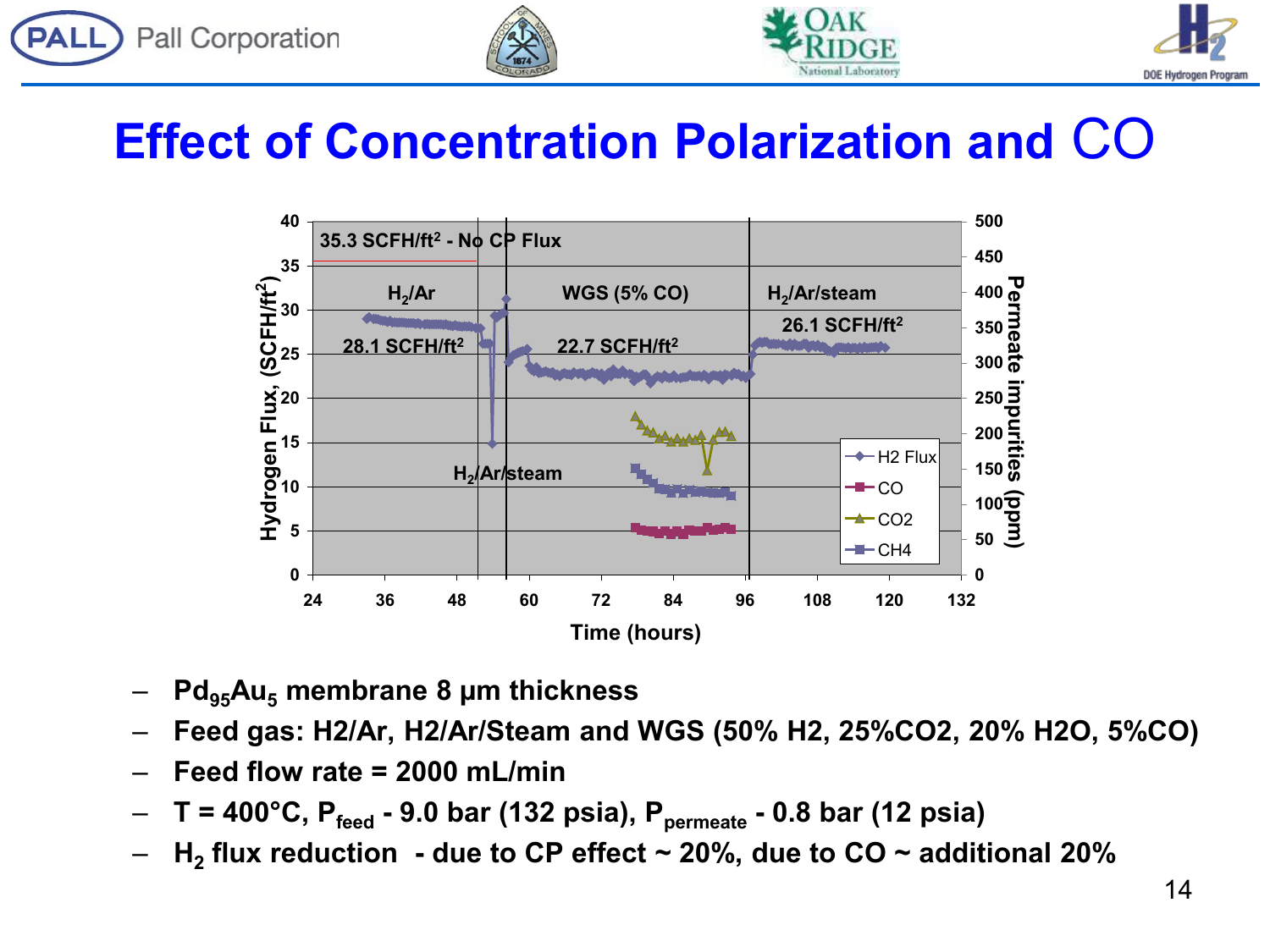







## **Overall H<sub>2</sub> flux as a Function of Recovery**



- Pd<sub>95</sub>Au<sub>5</sub> membrane 8 µm thickness
- **T = 400°C, Feed Pressure 9.0 bar (132 psia)**
- **Feed gas - 50% H2, 50% Ar**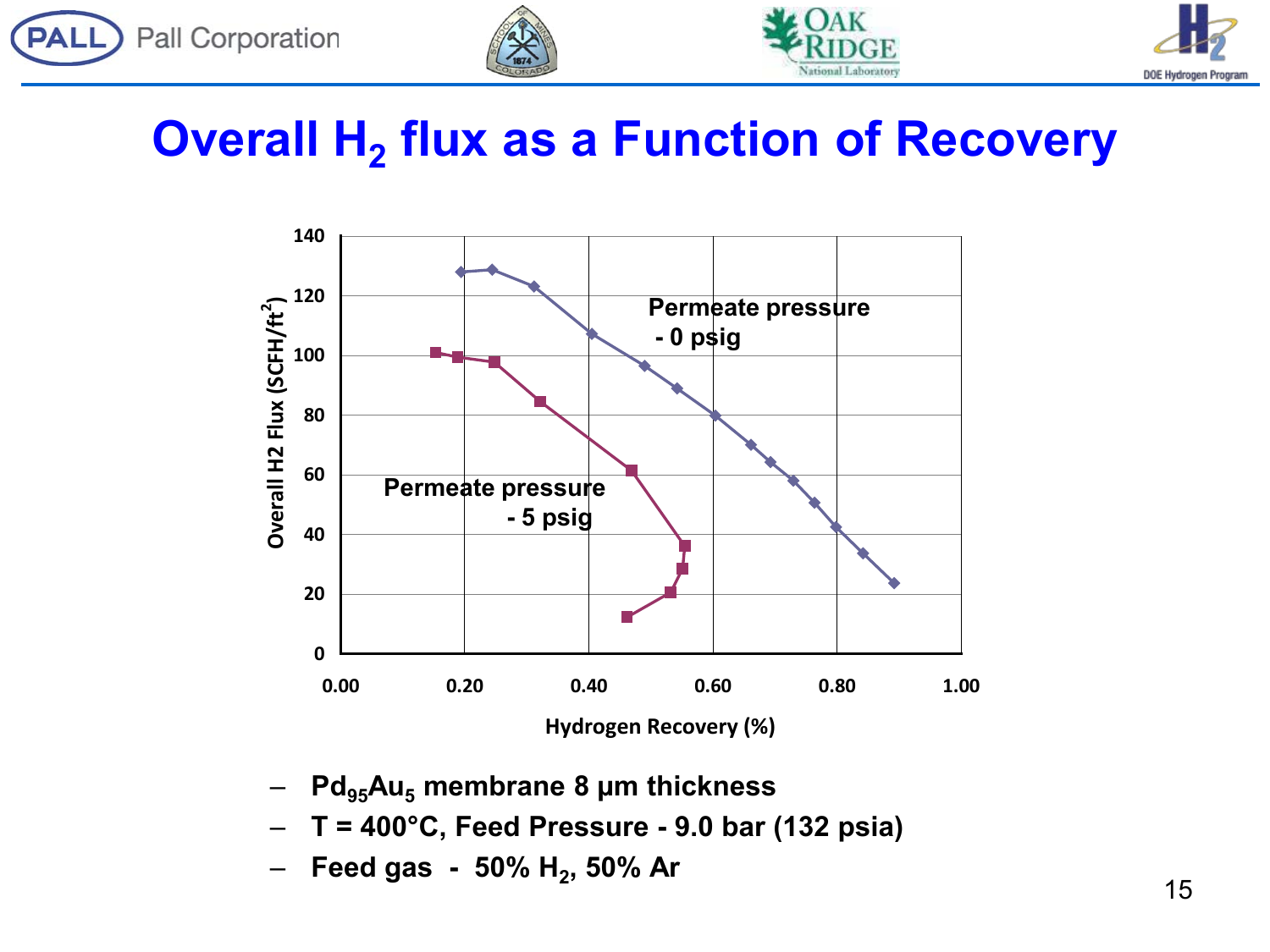







## **Membrane Performance in WGS conditions**



- Pd<sub>90.7</sub>Au<sub>9.3</sub> membrane 1.8 µm thickness
- **T = 400°C, Feed Pressure - 172 psig, Permeate Pressure – 5 psig**
- **WGS – 5 Feed Composition 50% H2, 25%CO2, 20% H2O, 5%CO**
- **WGS – 20 Feed Composition 50% H2, 10%CO2, 20% H2O, 20%CO**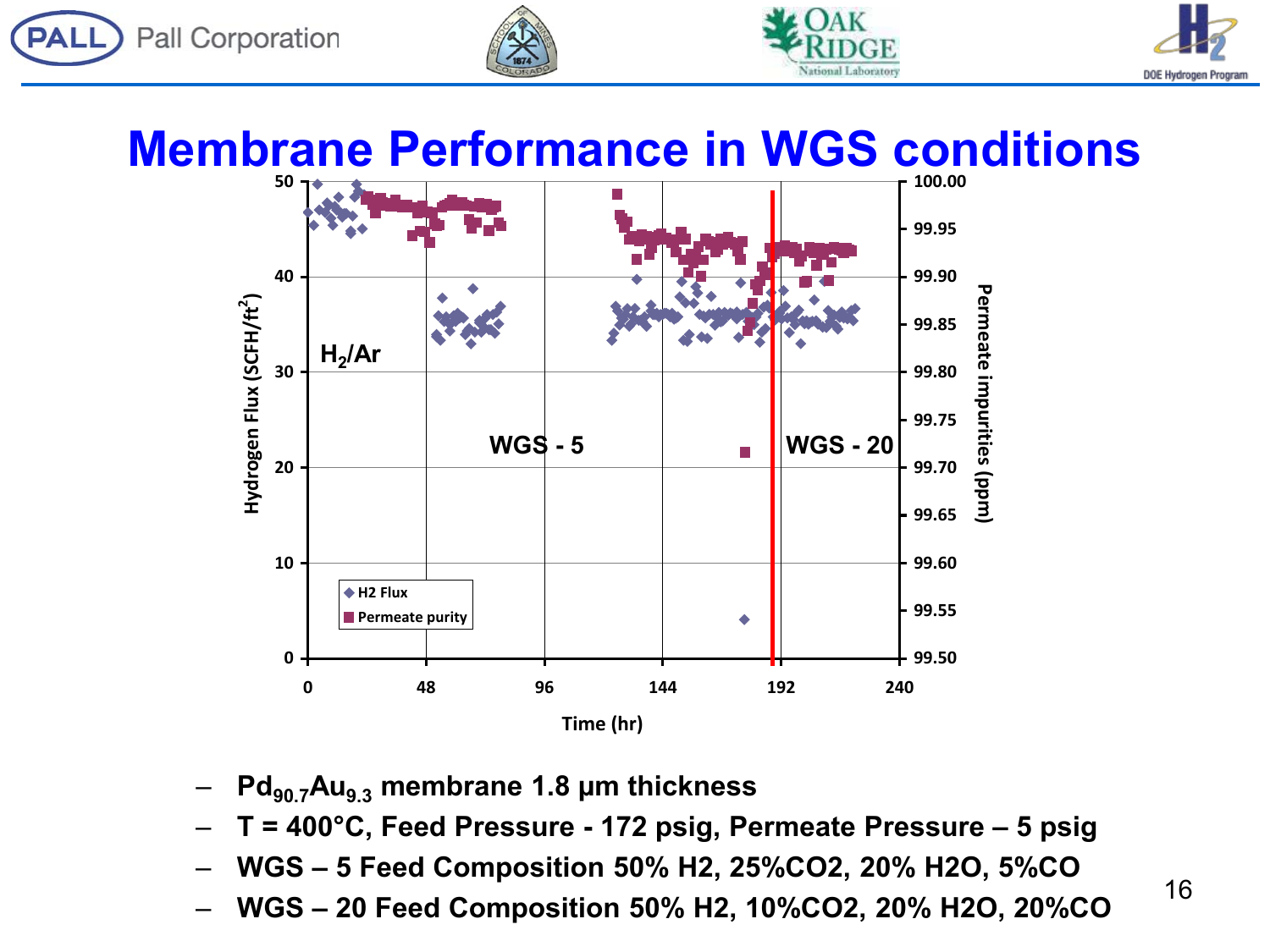







# **Test Conditions for Accelerated Degradation**

- **First accelerated test** condition:
- Feed pressure  $~182$  psia
- Perm pressure  $\sim$  17 psia
- Temperature 400 C
- Flow rate 800 mL/min
- Feed Composition 50% H2, 10% CO2, 20% CO and 20% steam - **WGS - 20**
- Membrane CSM357 (1.8 micron, 9.3% Au) showed no flux decline or permeate purity decline over 150 hr of testing at these conditions.
- Second accelerated test conditions:
- Feed pressure  $~182$  psia
- Perm pressure  $\sim$  17 psia
- Temperature 400 C
- Flow rate 800 mL/min
- 50% H<sub>2</sub>, 30% Ar, 20 % CO **WGS – 20D**
- After stabilizing, the test showed a nominally steady decline in permeate purity of 32 ppm/day (0.0032%/day) over 100 hr.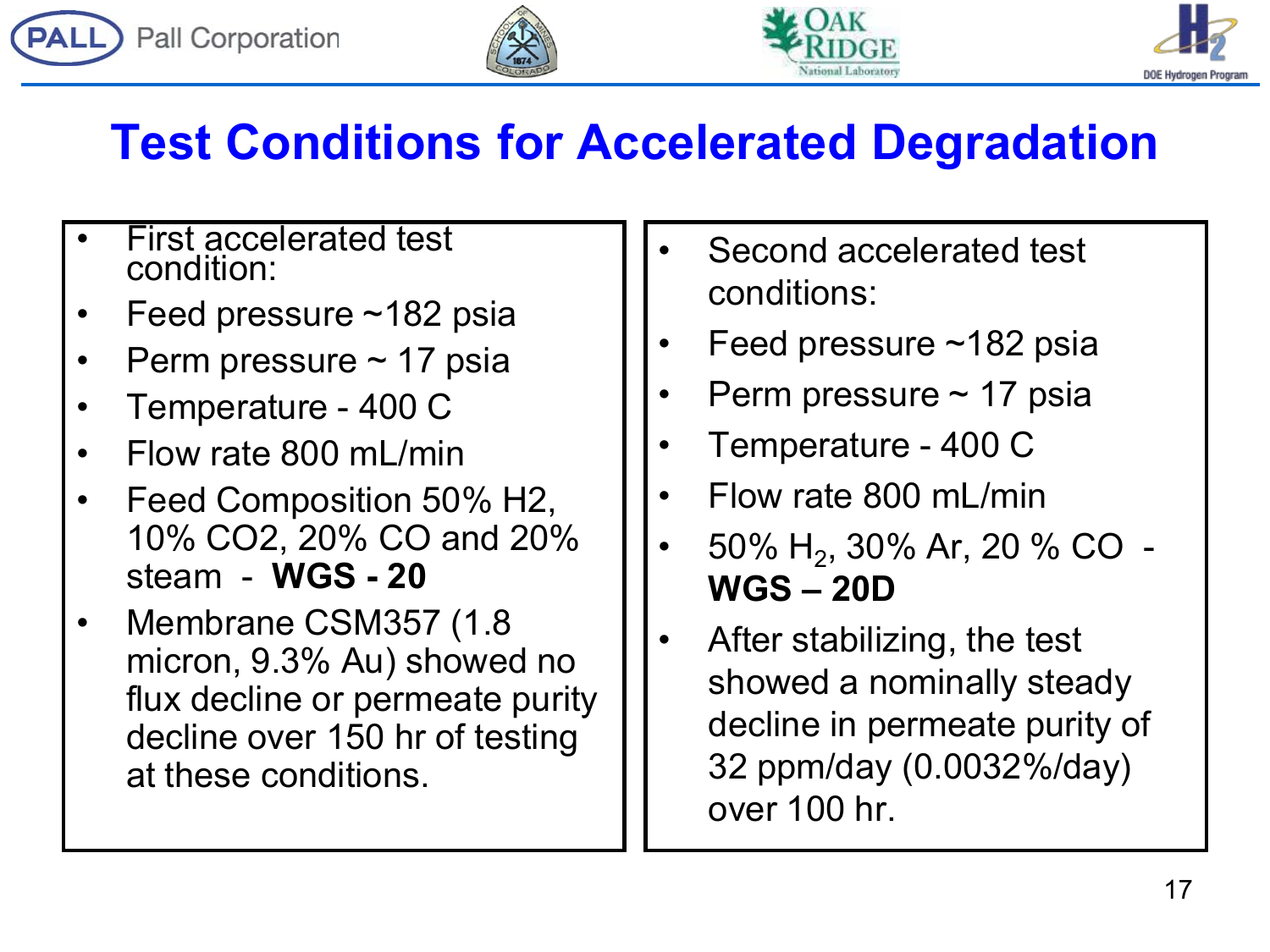







#### **Membrane Performance in Accelerated Test**



**Pd90.7Au9.3 membrane 1.8 µm thickness, Flow rate 800 mL/min, Feed Pressure ~182 psia, Permeate pressure ~ 17 psia T = 400°C,**  Feed gas composition, 50% H<sub>2</sub>, 30% Ar, 20 % CO – WGS – 20D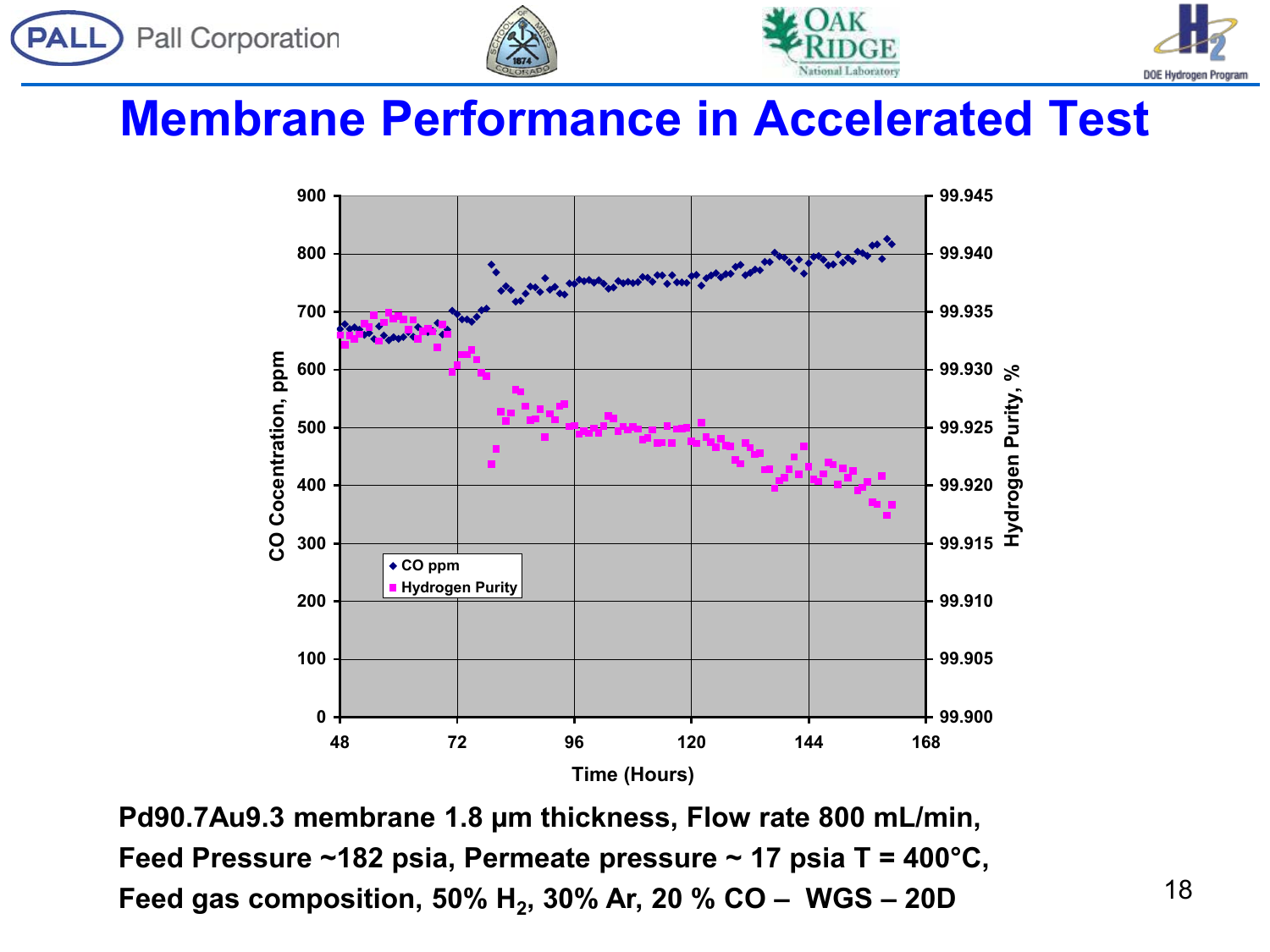







#### **Module design - Comparison of the hydrogen recoveries**



**50/50 hydrogen/argon mixture at Pf = 170 psig, Pp = 5 psig and T = 400**°**C 2 SLPM for the single membrane vs. 12 SLPM for the six tube assembly** 

THE CP DEVICE AND THE MODULE WITH INHERENT CP DESIGN WERE  $^{19}$ **DEVELOPED USING PALL FUNDS ON A SEPARATE PROJECT**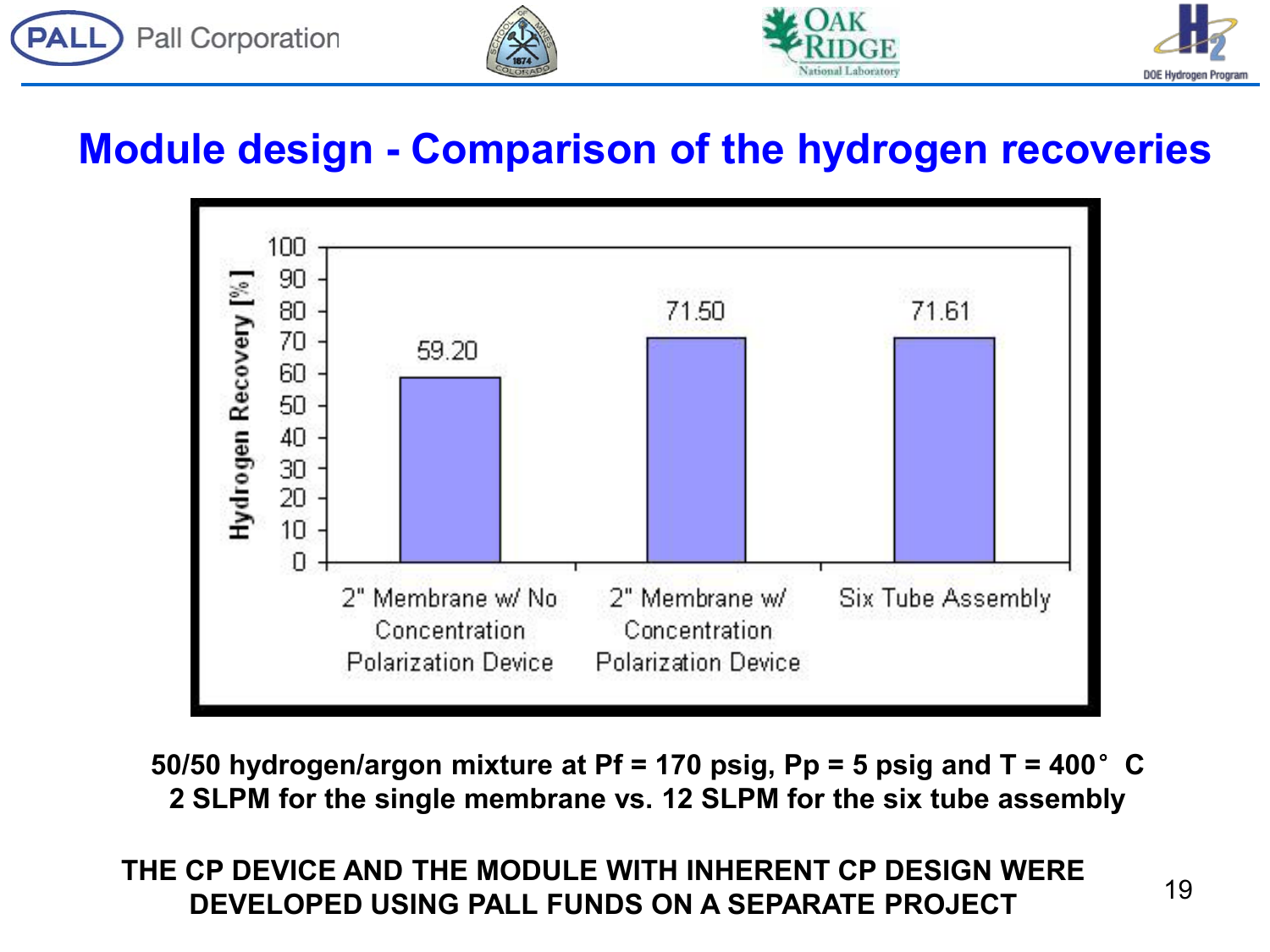







## **Membranes and Modules**

|  |                                              |  | <b>Zirconia coated porous SS tube</b> |  |
|--|----------------------------------------------|--|---------------------------------------|--|
|  | THE REAL ARRANGEMENT OF THE REAL PROPERTY OF |  |                                       |  |
|  |                                              |  |                                       |  |



#### **Composite membrane structure**

**12-tube module with 12" elements for ~ 5 kW equivalent H2 Production**

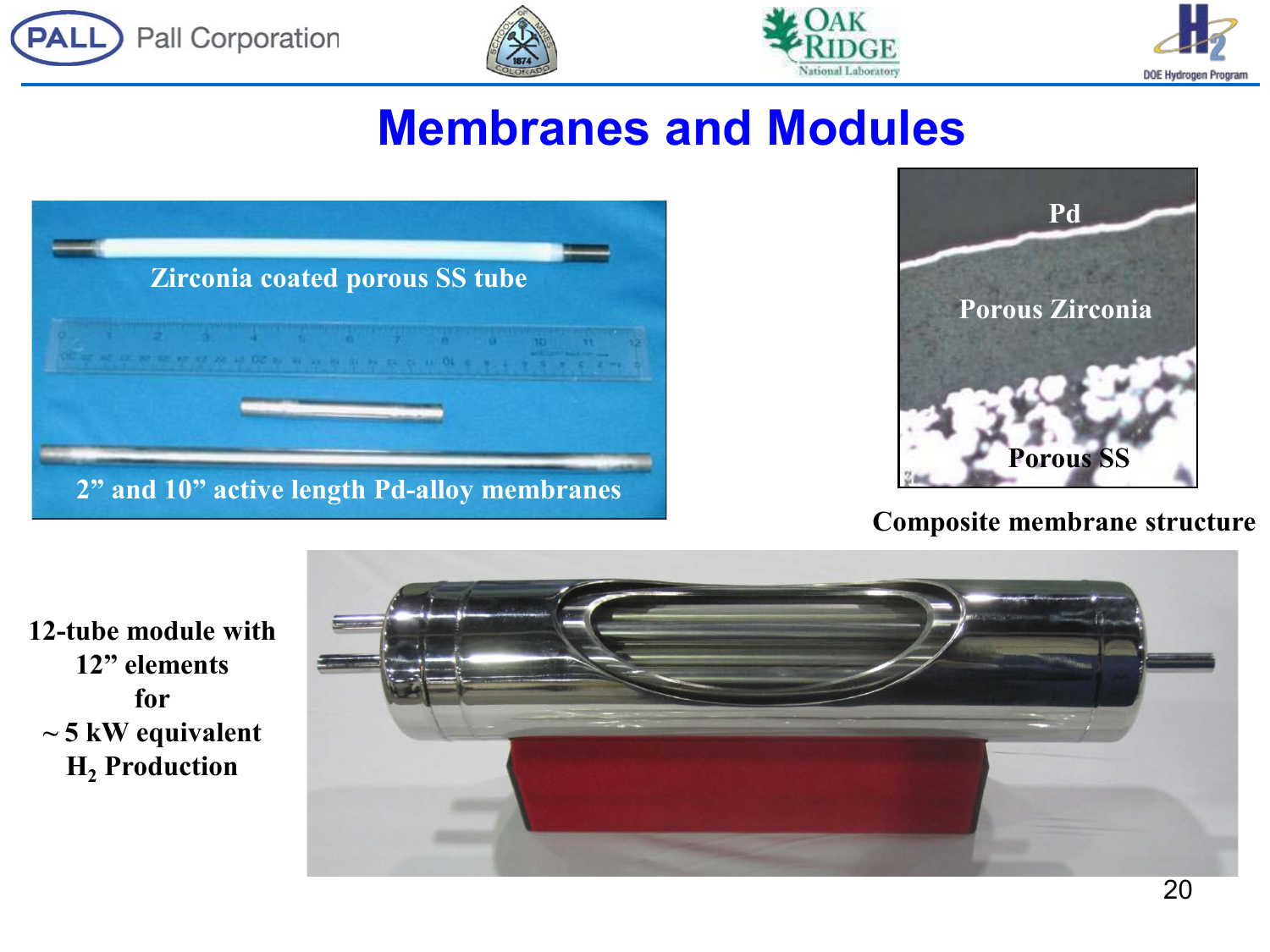







## **Collaborations**

- **Pall Corporation:** Prime contractor responsible for porous substrate development, membrane testing, membrane scale-up, design/ fabrication of modules and development of production technology, technical and feasibility analysis and technology commercialization
- **Colorado School of Mines:** Sub-contractor focused on the material science. Responsibility includes selection of Pd-alloy compositions, fabrication of membranes and testing for compatibility.
- **ORNL-HTML:** Sub-contractor focused on the evaluation of material properties using unique test equipment and techniques. Includes mechanical properties and alloy structure at operating temperature.
- **Directed Technologies Inc.** Independent contractor to the DOE. Used module costs/performance to estimate  $H<sub>2</sub>$  cost by H2A model for an integrated membrane reformer/water gas shift reactor configuration.
- **H2 producer – End User:** Conducting comparison of the membranebased process with PSA and solvent scrubbing based processes for large scale hydrogen production with  $CO<sub>2</sub>$  capture.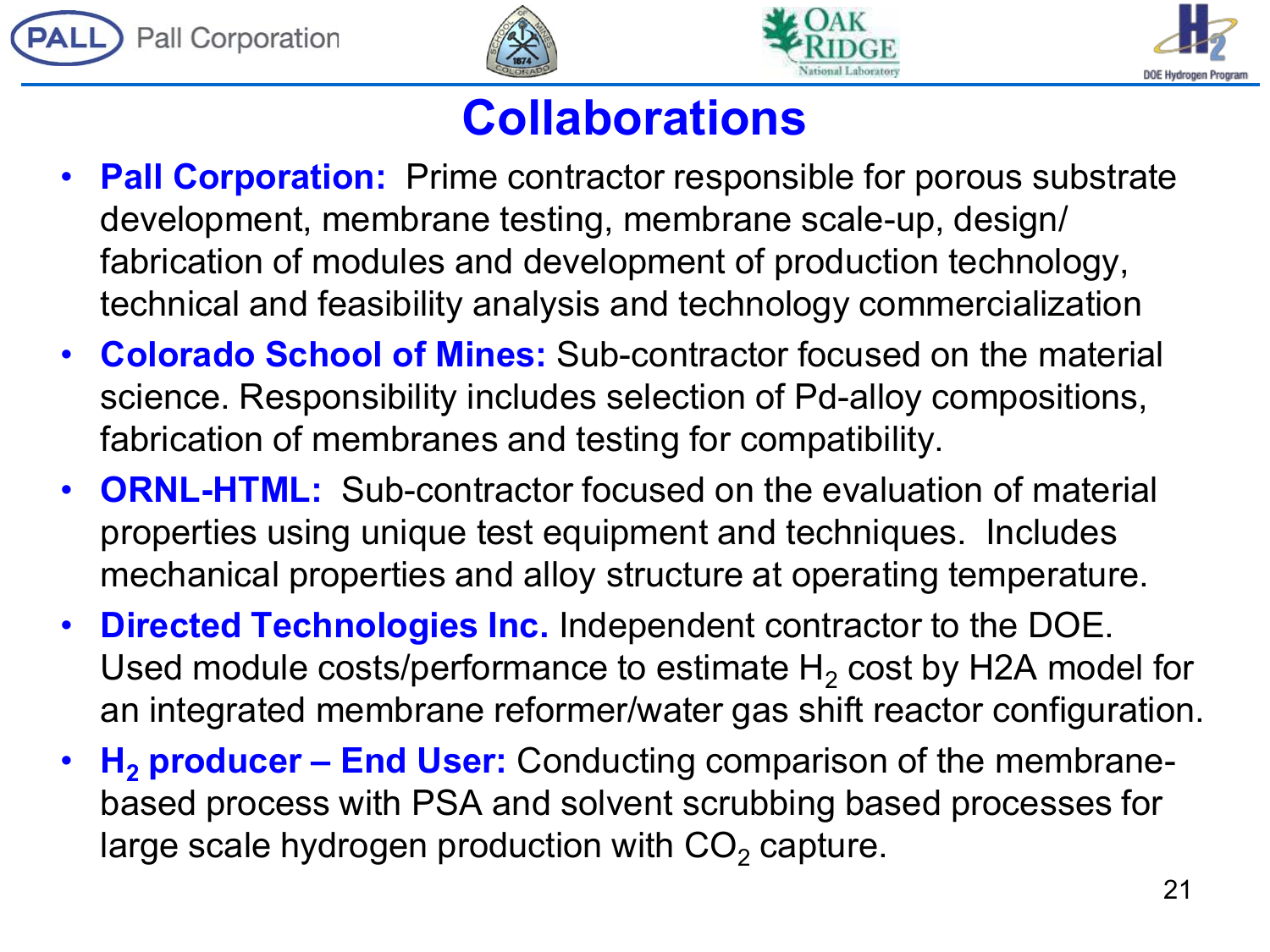







22

# **Future Work (Phase III)**

- Complete optimization of membrane synthesis steps, composition, and thickness for high flux, selectivity, and durability with short term testing (100-200 hours) using aggressive composition 50% H2, 30% Ar, 20% CO **(WGS – 20D)** to determine the best alloy composition and membrane thickness for maximizing performance
- Conduct long term (>500 hours) durability testing with optimized membrane configuration to confirm membrane performance with respect to hydrogen flux rate and purity and membrane durability.
- Scale up membrane synthesis to 12" elements with testing to verify the membranes meet all Phase III performance goals set
- Fabricate 12 tube membrane modules with 12" length membrane elements for performance testing at TDA Research facilities
- With the end-user, complete techno-economic comparison of membrane-based process with competing PSA and solvent -based processes for large scale hydrogen production with  $CO<sub>2</sub>$  capture.

**Establish overall economic viability for H<sub>2</sub> production via membrane based reforming**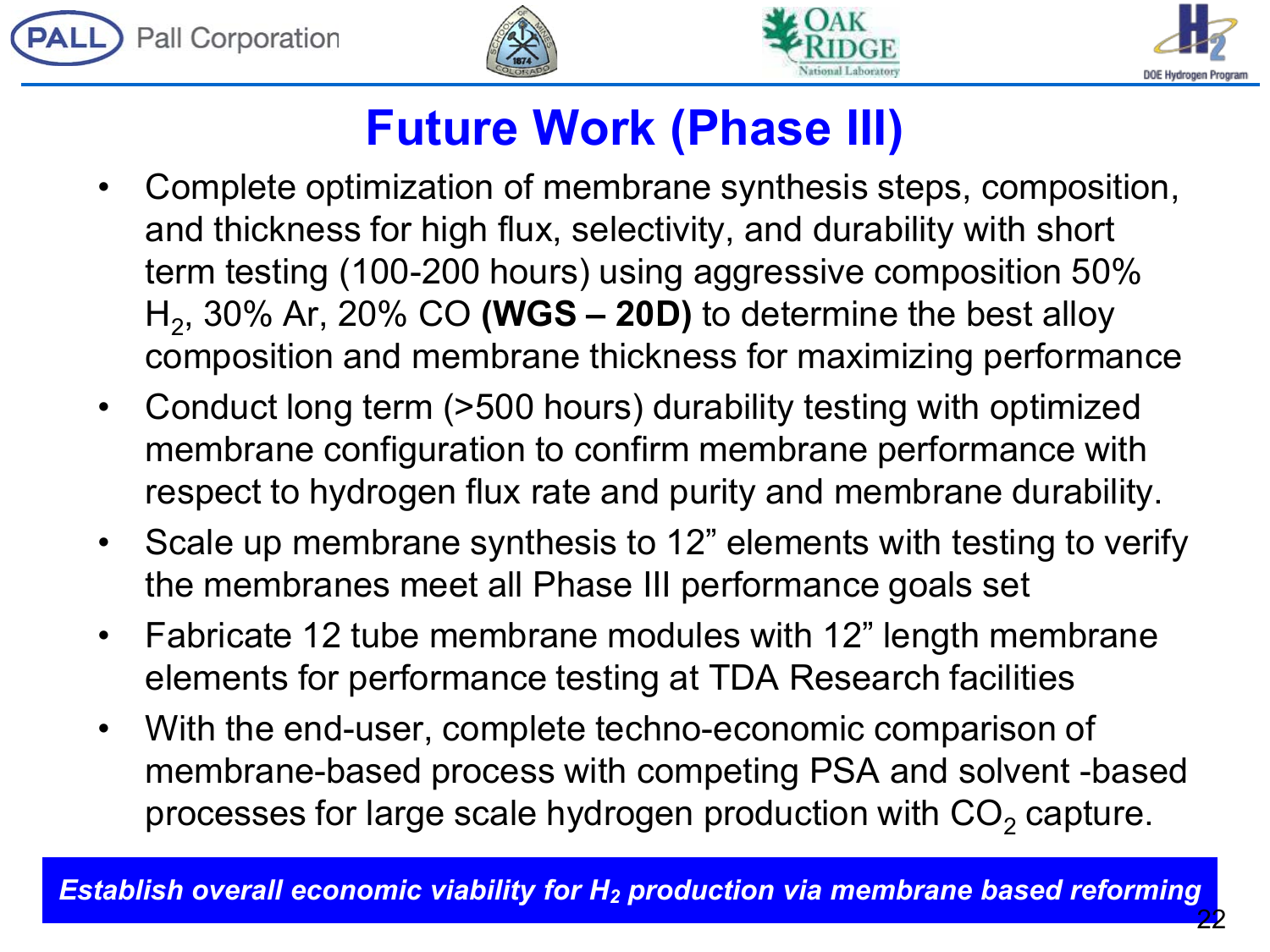







### **Summary**

## **Technical Accomplishments Achieved This Year**

- Improved **substrate/DBS process to eliminate delaminations and improve membranes**
- Scale-up to **Pd-alloy membranes to 12"** length is in process
- Determined that an **accelerated life test** was required to cause the membranes to decline in performance in a reasonable time to determine the best alloy composition and membrane thickness.
- **Optimization** of membrane alloy composition and thickness using the accelerated test and **verification** with long term testing is in process
- Initiated **techno-economic modeling** in collaboration with an end user to determine influence of membrane parameters (flux, recovery, cost) on cost of Hydrogen
- Provided **membrane module area/cost estimates** for large scale hydrogen production (36,000 kg/hr) to the end user for their cost comparison with PSA and solvent-based systems.